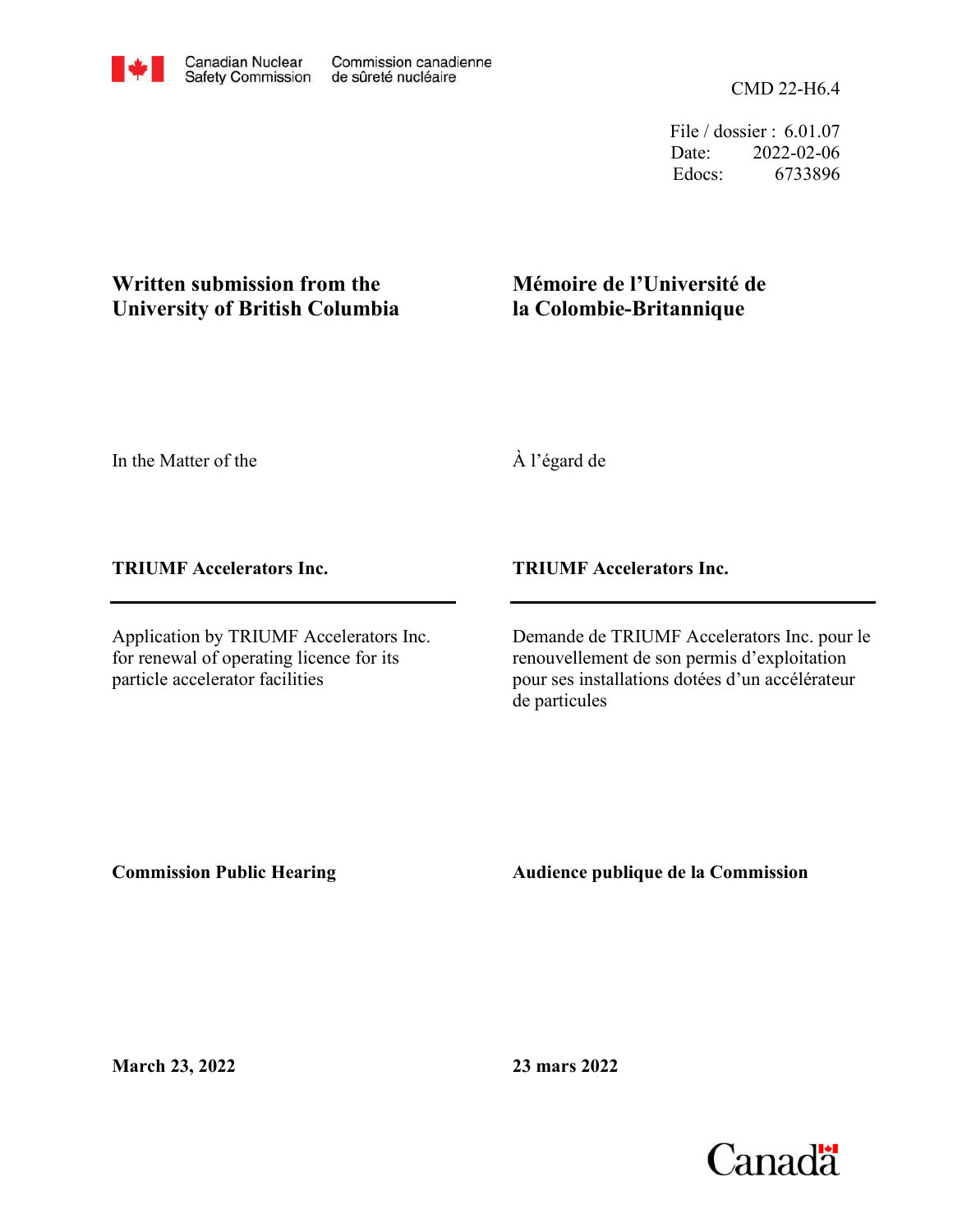## **University of British Columbia and Vancouver Hospital:**

**Division of Neurology** 

**Administrative Office** Room 8219, 8th Floor, Gordon & Leslie Diamond Health Care Centre 2775 Laurel Street

Tel: (604) 875-5198

January 31, 2022

Canadian Nuclear Safety Commission 280 Slater Street, P.O. Box 1046, Station B Ottawa, ON K1P 5S9 Telephone: 613-995-5894 or 1-800-668-5284 Fax: 613-995-5086 cnsc.info.ccsn@cnsc-ccsn.gc.ca

To Whom it May Concern:

I write this letter in strong support of TRIUMF's application for licensing renewal with the Canadian Nuclear Safety Commission. TRIUMF has long been an integral part of the University of British Columbia's imaging program since its inception more than 35 years ago. The first PET scanner owned by our group was built at TRIUMF, and almost all radiopharmaceuticals used for our patient-volunteer studies are still prepared at TRIUMF today. Simply stated, the imaging component of the UBC positron emission tomography (PET) program, and consequently the backbone of our research program, could not exist without the expertise and support of TRIUMF. Our program relies on TRIUMF providing legacy radiopharmaceuticals as part of our ongoing longitudinal studies in the field of neurodegenerative disease, but also on the provision of new radioligands for emerging studies across many areas of neurological health, including addiction, traumatic brain injury and dementia.

As a testament to our shared commitment to the safe provision of radiopharmaceuticals for patients, the past decade has seen several partnered investments from both of our institutions to upgrade both facility and process for the safe production of radiopharmaceuticals. Both TRIUMF and UBC have committed grant and institutional funding to upgrade legacy facilities into modern GMP (Good Manufacturing Practices) capable facilities in response to evolving Health Canada requirements for radiopharmaceuticals. Coupled to this is TRIUMF's intense effort to validate their production processes, highlighted by the documentation of a large number of standard operating procedures (SOPs) that capture all aspects of the radiopharmaceutical production program. Such documentation has also led to reduced staff radiation doses, while increasing production reliability.